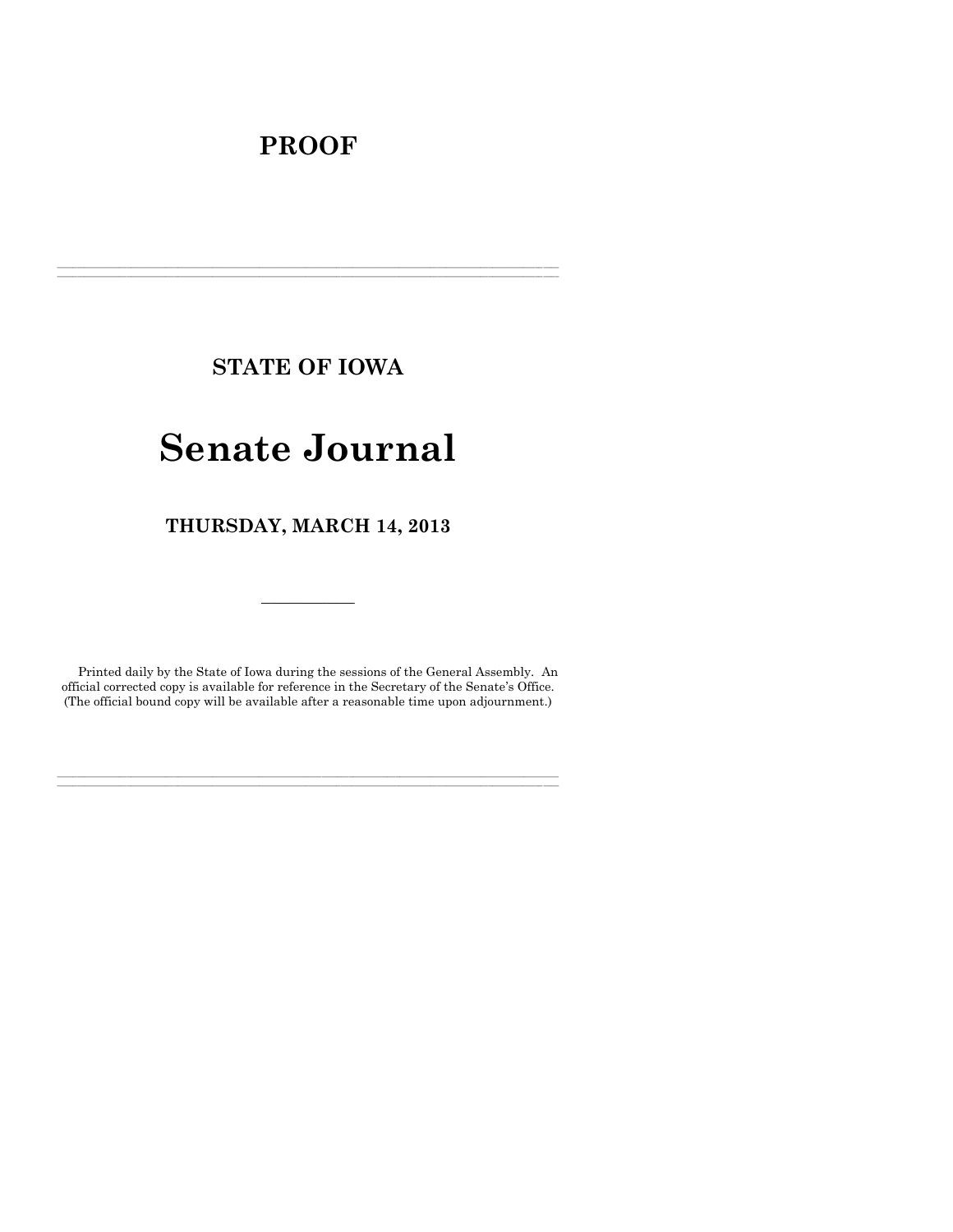### **JOURNAL OF THE SENATE**

 $\frac{1}{2}$ 

SIXTIETH CALENDAR DAY THIRTY-SIXTH SESSION DAY

Senate Chamber Des Moines, Iowa, Thursday, March 14, 2013

The Senate met in regular session at 9:02 a.m., President Jochum presiding.

Prayer was offered by the Honorable Nancy J. Boettger, member of the Senate from Shelby County, Harlan, Iowa.

### PLEDGE OF ALLEGIANCE

The Pledge of Allegiance was led by Senate Page William Thomas.

The Journal of Wednesday, March 13, 2013, was approved.

### HOUSE MESSAGE RECEIVED AND CONSIDERED

The following message was received from the Chief Clerk of the House:

MADAM PRESIDENT: I am directed to inform your honorable body that the House has on March 13, 2013, **passed** the following bill in which the concurrence of the Senate is asked:

**[House File 478](http://coolice.legis.state.ia.us/Cool-ICE/default.asp?Category=billinfo&Service=Billbook&frame=1&GA=85&hbill=HF478)**, a bill for an act relating to revenue and taxation by modifying the transfer of moneys from the Iowa economic emergency fund to the taxpayers trust fund, creating an Iowa taxpayers trust fund tax credit and fund and providing for the transfer of moneys for purposes of the credit, creating an alternative base income tax and an alternative cumulative income surtax imposed at the election of the taxpayer and including effective date and retroactive applicability provisions.

Read first time and referred to committee on **Ways and Means**.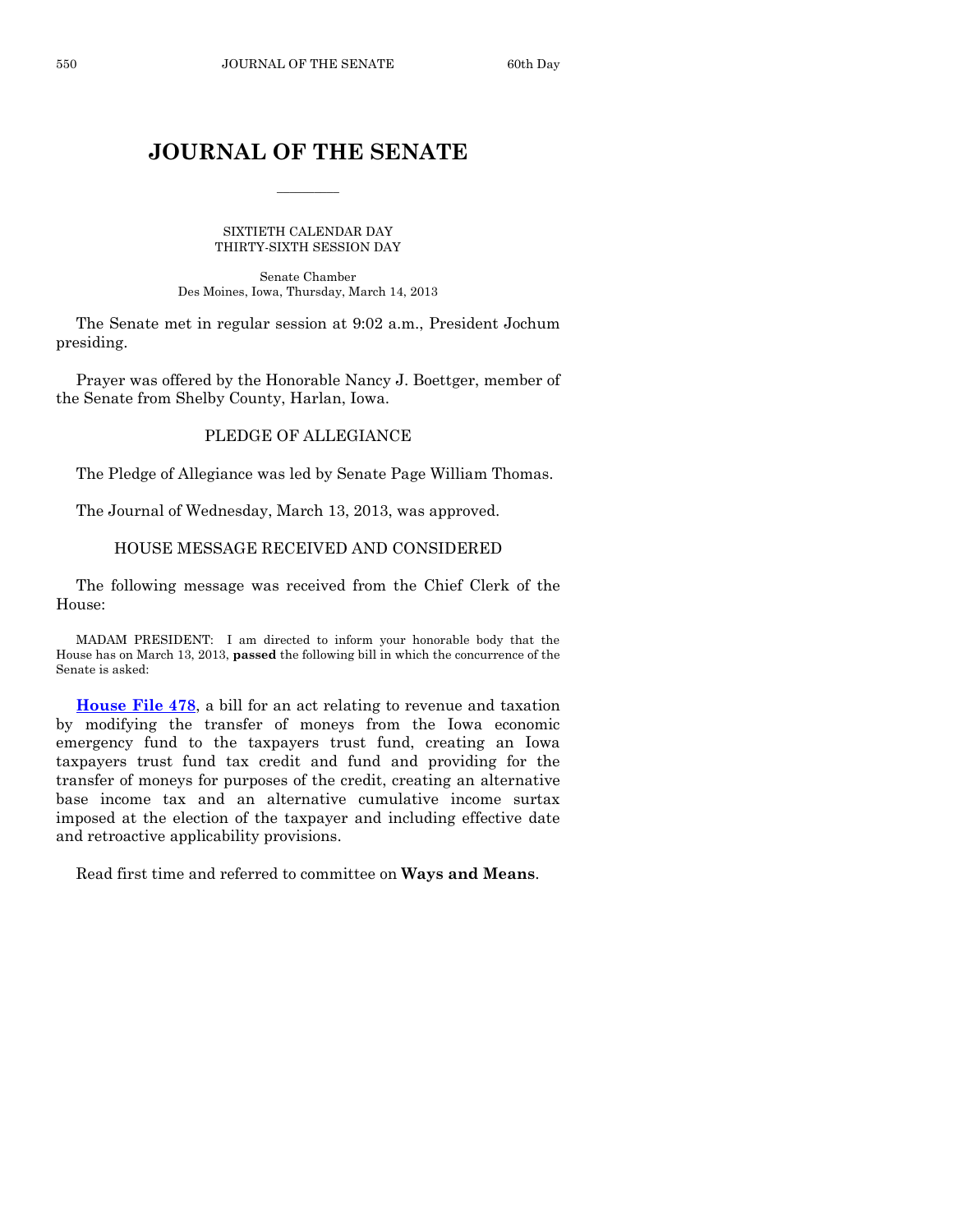### CONSIDERATION OF RESOLUTION (Regular Calendar)

Senator Gronstal asked and received unanimous consent to take up for consideration [Senate Resolution 9.](http://coolice.legis.state.ia.us/Cool-ICE/default.asp?Category=billinfo&Service=Billbook&frame=1&GA=85&hbill=SR9)

### **[Senate Resolution 9](http://coolice.legis.state.ia.us/Cool-ICE/default.asp?Category=billinfo&Service=Billbook&frame=1&GA=85&hbill=SR9)**

On motion of Senator Hart, **Senate [Resolution 9](http://coolice.legis.state.ia.us/Cool-ICE/default.asp?Category=billinfo&Service=Billbook&frame=1&GA=85&hbill=SR9)**, a resolution recognizing March 2013 as Iowa Women's History Month, with report of committee recommending passage, was taken up for consideration.

Senator Whitver moved the adoption of [Senate Resolution 9,](http://coolice.legis.state.ia.us/Cool-ICE/default.asp?Category=billinfo&Service=Billbook&frame=1&GA=85&hbill=SR9) which motion prevailed by a voice vote.

### SPECIAL GUESTS

In celebration of Women's History Month, Senators Hart, Quirmbach, and Whitver welcomed student winners of the 28th Annual "Write Women Back into History" Essay Contest to the Senate chamber.

The contest is sponsored by the Iowa Commission on the Status of Women, the Iowa Department of Education, and the State Historical Society of Iowa.

### Sixth and Seventh Grades:

First Place: Grace Denner of New Hampton Middle School in New Hampton

Second Place: Sophia Xiao of Pleasant Valley Junior High in LeClaire

Third Place: Carolyn Frank homeschooled in Ames

### Eighth and Ninth Grades:

First Place: Dakota Lucht of Northview Middle School in Ankeny

Second Place: Laci Droll of Iowa City West High School in Iowa **City** 

Third Place: Caleb Mark Gipple of North Mahaska Junio High in New Sharon

The Senate rose and expressed its welcome.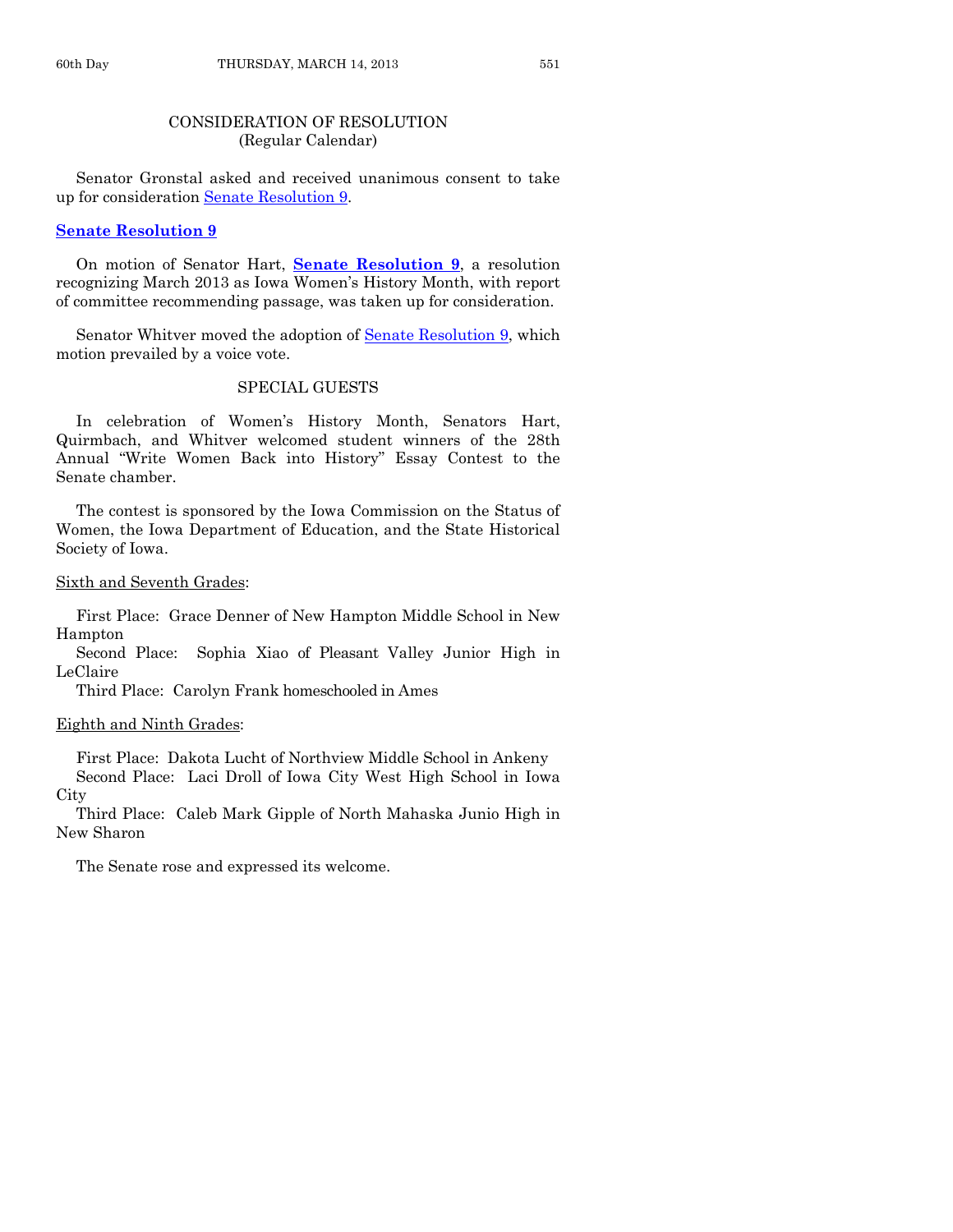### BILLS PLACED ON UNFINISHED BUSINESS CALENDAR

Senator Gronstal asked and received unanimous consent that the following bills be placed on the Unfinished Business Calendar:

[S.F. 230](http://coolice.legis.state.ia.us/Cool-ICE/default.asp?Category=billinfo&Service=Billbook&frame=1&GA=85&hbill=SF230) and attached [H.F.](http://coolice.legis.state.ia.us/Cool-ICE/default.asp?Category=billinfo&Service=Billbook&frame=1&GA=85&hbill=HF211) 211 [S.F.](http://coolice.legis.state.ia.us/Cool-ICE/default.asp?Category=billinfo&Service=Billbook&frame=1&GA=85&hbill=SF271) 271 and attached [H.F.](http://coolice.legis.state.ia.us/Cool-ICE/default.asp?Category=billinfo&Service=Billbook&frame=1&GA=85&hbill=HF488) 488 [S.F.](http://coolice.legis.state.ia.us/Cool-ICE/default.asp?Category=billinfo&Service=Billbook&frame=1&GA=85&hbill=SF289) 289 and attached [H.F.](http://coolice.legis.state.ia.us/Cool-ICE/default.asp?Category=billinfo&Service=Billbook&frame=1&GA=85&hbill=HF307) 307 [S.F.](http://coolice.legis.state.ia.us/Cool-ICE/default.asp?Category=billinfo&Service=Billbook&frame=1&GA=85&hbill=SF297) 297 and attached [H.F.](http://coolice.legis.state.ia.us/Cool-ICE/default.asp?Category=billinfo&Service=Billbook&frame=1&GA=85&hbill=HF397) 397 [S.F.](http://coolice.legis.state.ia.us/Cool-ICE/default.asp?Category=billinfo&Service=Billbook&frame=1&GA=85&hbill=SF331) 331 and attached [H.F.](http://coolice.legis.state.ia.us/Cool-ICE/default.asp?Category=billinfo&Service=Billbook&frame=1&GA=85&hbill=HF355) 355 [S.F.](http://coolice.legis.state.ia.us/Cool-ICE/default.asp?Category=billinfo&Service=Billbook&frame=1&GA=85&hbill=SF398) 398 and attached [H.F.](http://coolice.legis.state.ia.us/Cool-ICE/default.asp?Category=billinfo&Service=Billbook&frame=1&GA=85&hbill=HF469) 469 [H.F.](http://coolice.legis.state.ia.us/Cool-ICE/default.asp?Category=billinfo&Service=Billbook&frame=1&GA=85&hbill=HF14) 14

### ADJOURNMENT

On motion of Senator Gronstal, the Senate adjourned at 9:22 a.m. until 1:00 p.m., Monday, March 18, 2013.

### **APPENDIX**

### CERTIFICATE OF RECOGNITION

The Secretary of the Senate issued the following certificate of recognition:

Grace Denner, New Hampton – For winning the Write Women Back into History Essay Contest. Senator Wilhelm.

### REPORTS OF COMMITTEE MEETINGS

#### **COMMERCE**

**Convened:** Thursday, March 14, 2013, 1:00 p.m.

**Members Present:** McCoy, Chair; Petersen, Vice Chair; Beall, Bolkcom, Breitbach, Chapman, Mathis, Schneider, Schoenjahn, Seng, Sinclair, and Wilhelm.

**Members Absent:** Anderson, Ranking Member; Bertrand, and Hatch (all excused).

**Committee Business:** Governor's appointees.

**Adjourned:** 1:15 p.m.

**HUMAN RESOURCES**

**Convened:** Thursday, March 14, 2013, 12:05 p.m.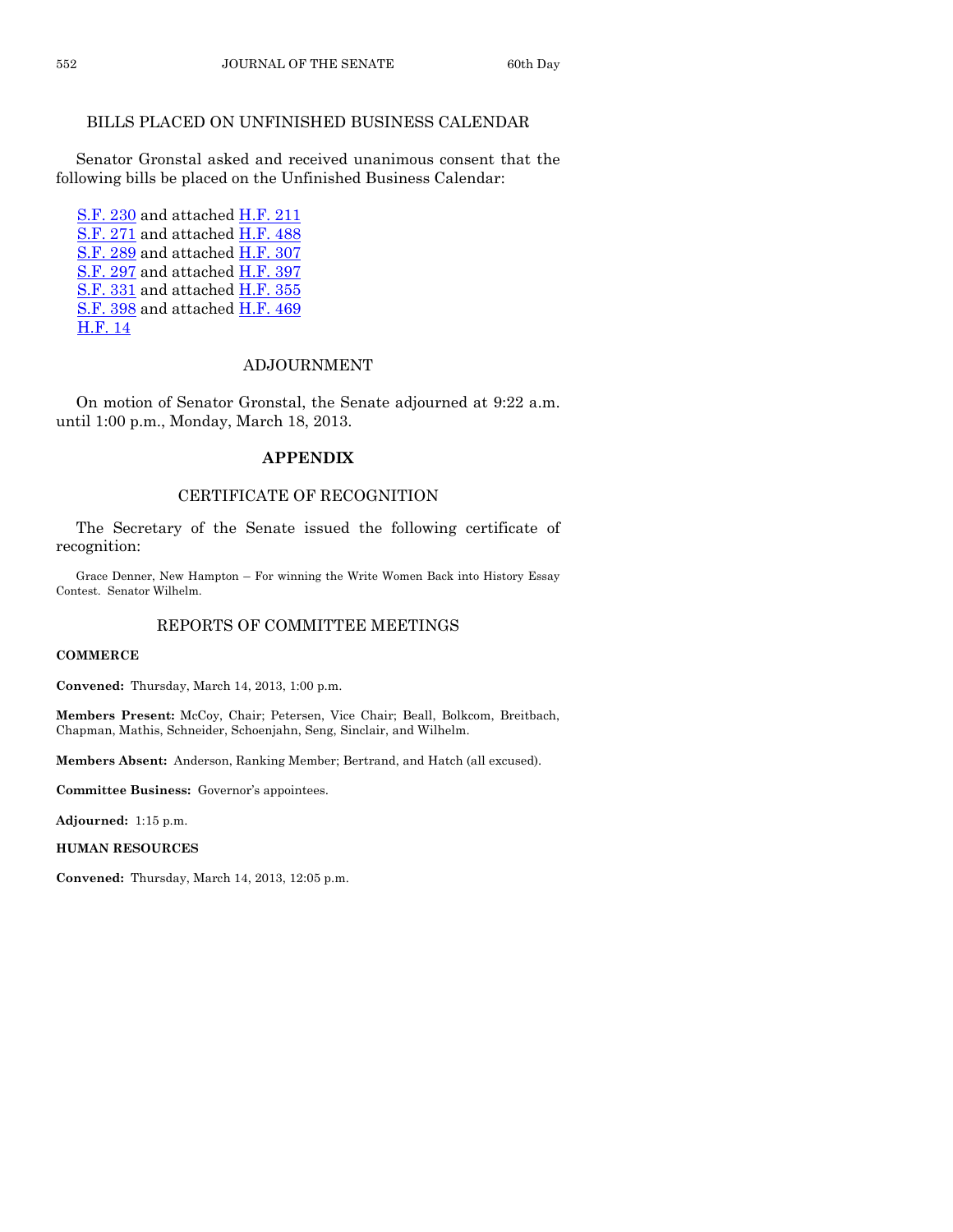**Members Present:** Ragan, Chair; Wilhelm, Vice Chair; Boettger, Bolkcom, Ernst, Hatch, Jochum, Mathis, Quirmbach, and Segebart.

**Members Absent:** Johnson, Ranking Member; Dotzler, and Whitver (all excused).

Committee Business: Passed **HF 197**, as amended. Governor's appointees.

**Adjourned:** 12:20 p.m.

**APPROPRIATIONS SUBCOMMITTEE ON AGRICULTURE AND NATURAL RESOURCES**

**Convened:** Thursday, March 14, 2013, 10:10 a.m.

**Members Present:** Black, Chair; Dearden, Vice Chair; Rozenboom, Ranking Member; Greiner, and Wilhelm.

**Members Absent:** None.

**Committee Business:** Passed draft Senate Appropriations Subcommittee on Agriculture and Natural Resources bill.

**Adjourned:** 10:45 a.m.

#### **APPROPRIATIONS SUBCOMMITTEE ON ECONOMIC DEVELOPMENT**

**Convened:** Wednesday, March 13, 2013, 10:15 a.m.

**Members Present:** Dotzler, Chair; Hart, Vice Chair; Boettger, Ranking Member; and Schneider.

**Members Absent:** Seng (excused).

**Committee Business:** Organizational meeting.

**Adjourned:** 11:30 a.m.

**ALSO:**

**Convened:** Thursday, March 14, 2013, 10:05 a.m.

**Members Present:** Dotzler, Chair; Hart, Vice Chair; Boettger, Ranking Member; Schneider, and Seng.

**Members Absent:** None.

**Committee Business:** Organizational meeting.

**Adjourned:** 10:40 a.m.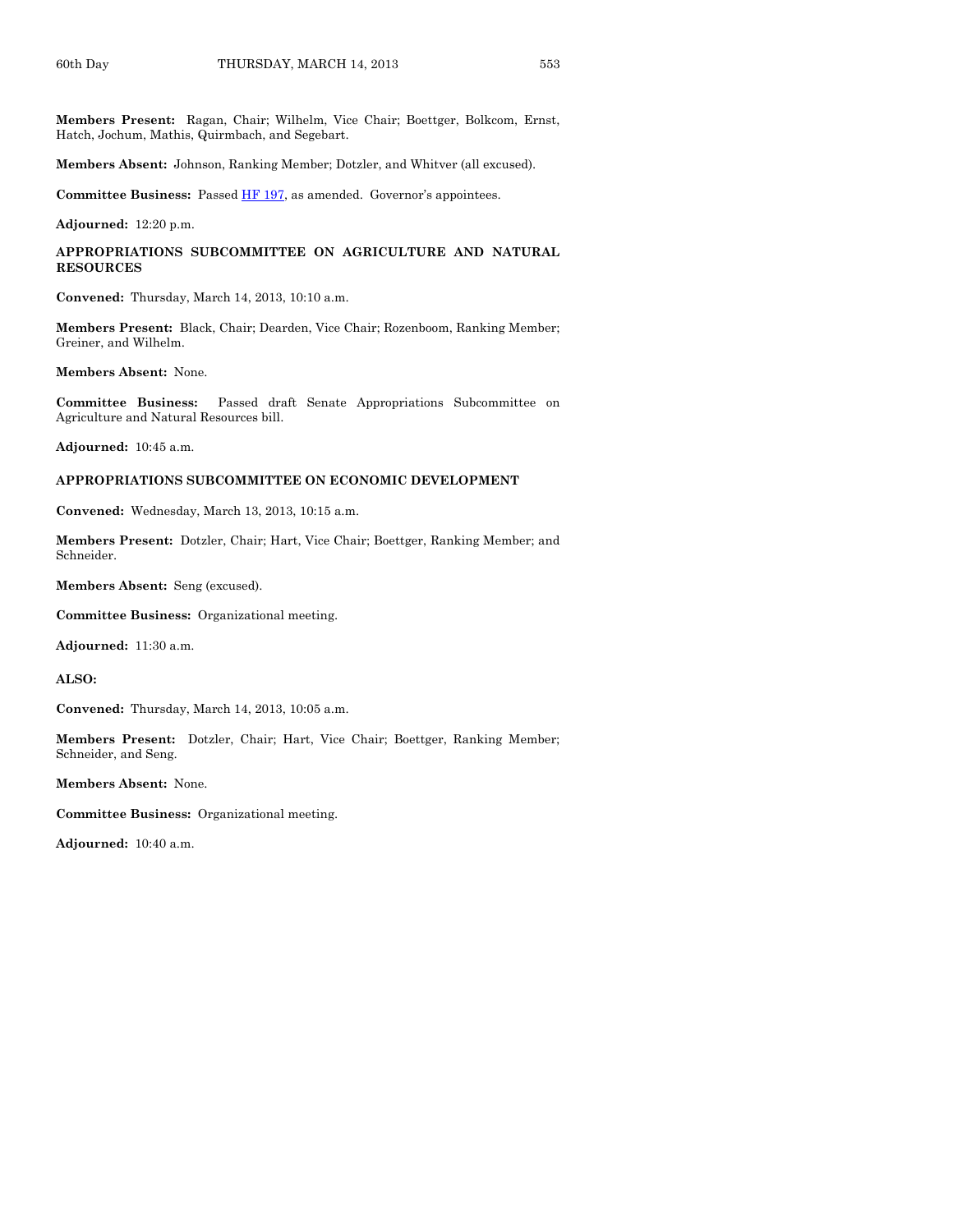### **APPROPRIATIONS SUBCOMMITTEE ON HEALTH AND HUMAN SERVICES**

**Convened:** Thursday, March 14, 2013, 10:00 a.m.

**Members Present:** Hatch, Chair; Ragan, Vice Chair; Segebart, Ranking Member; and Bolkcom.

**Members Absent:** Johnson (excused).

**Committee Business:** Budget discussion.

**Adjourned:** 10:15 a.m.

### INTRODUCTION OF BILL

**[Senate File 428](http://coolice.legis.state.ia.us/Cool-ICE/default.asp?Category=billinfo&Service=Billbook&frame=1&GA=85&hbill=SF428)**, by Segebart, Guth, Rozenboom, Johnson, Breitbach, Greiner, Kapucian, and Sinclair, a bill for an act establishing a public building rehabilitation income tax credit.

Read first time under Rule 28 and referred to committee on **Ways and Means**.

### STUDY BILL RECEIVED

### **[SSB 1242](http://coolice.legis.state.ia.us/Cool-ICE/default.asp?Category=billinfo&Service=Billbook&frame=1&GA=85&hbill=SSB1242) Ways and Means**

Relating to the policy administration of the tax and related laws and related programs by the department of revenue, including administration of income taxes, sales and use taxes, the orderly windup and eventual repeal of the Iowa fund of funds program, the replacement taxes task force, a study report related to administrative appeals processes for tax matters, and including effective date and retroactive applicability provisions.

### SUBCOMMITTEE ASSIGNMENTS

### **[Senate File 367](http://coolice.legis.state.ia.us/Cool-ICE/default.asp?Category=billinfo&Service=Billbook&frame=1&GA=85&hbill=SF367)**

WAYS AND MEANS: Petersen, Chair; Behn and McCoy

### **[Senate File 424](http://coolice.legis.state.ia.us/Cool-ICE/default.asp?Category=billinfo&Service=Billbook&frame=1&GA=85&hbill=SF424)**

WAYS AND MEANS: Quirmbach, Chair; Bertrand and Dotzler

### **[House File 131](http://coolice.legis.state.ia.us/Cool-ICE/default.asp?Category=billinfo&Service=Billbook&frame=1&GA=85&hbill=HF131)**

STATE GOVERNMENT: Dearden, Chair; Anderson and Sodders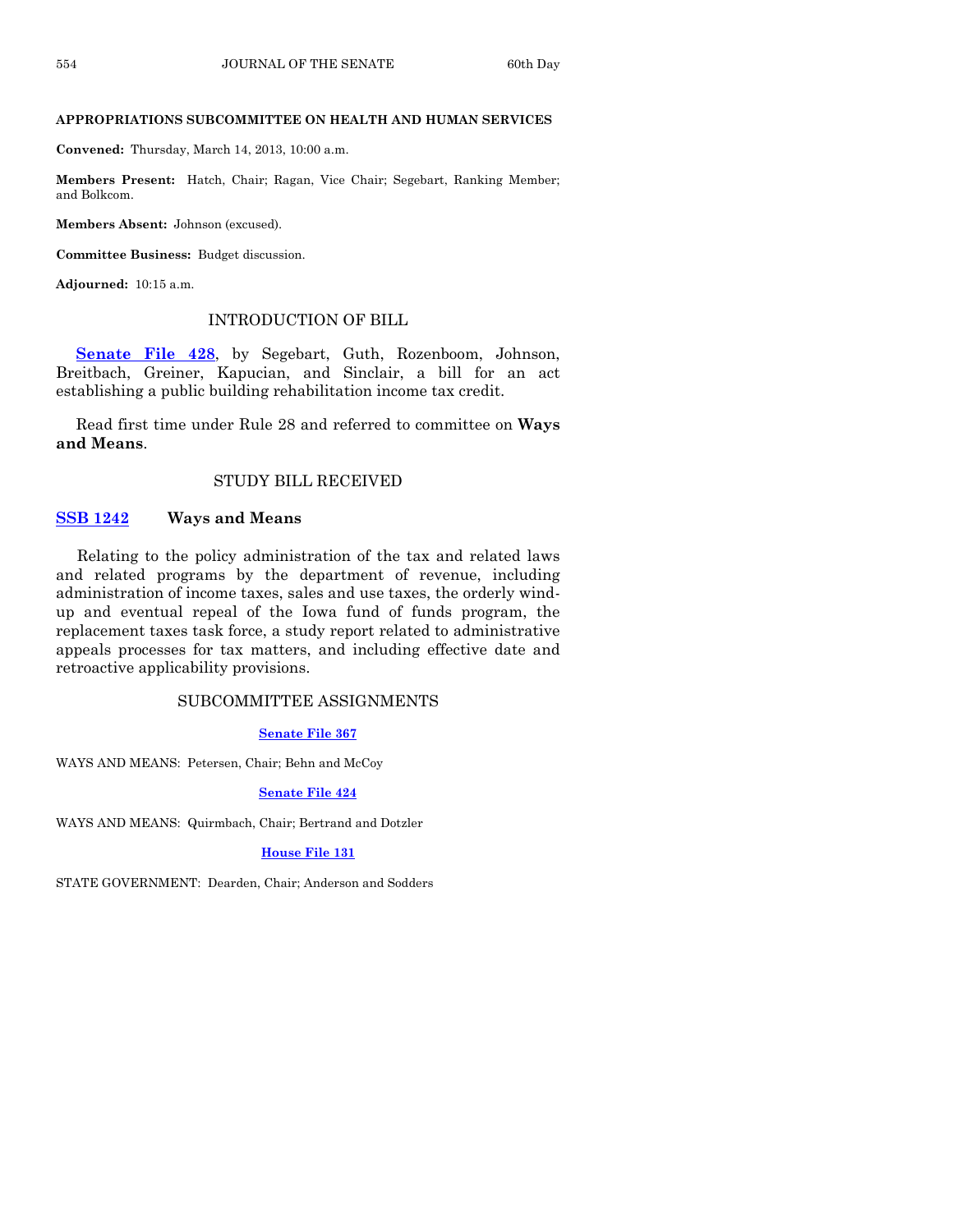#### **[House File 352](http://coolice.legis.state.ia.us/Cool-ICE/default.asp?Category=billinfo&Service=Billbook&frame=1&GA=85&hbill=HF352)**

EDUCATION: Quirmbach, Chair; Johnson and Schoenjahn

### **[House File 361](http://coolice.legis.state.ia.us/Cool-ICE/default.asp?Category=billinfo&Service=Billbook&frame=1&GA=85&hbill=HF361)**

NATURAL RESOURCES AND ENVIRONMENT: Dearden, Chair; Johnson and Ragan

#### **[House File 472](http://coolice.legis.state.ia.us/Cool-ICE/default.asp?Category=billinfo&Service=Billbook&frame=1&GA=85&hbill=HF472)**

EDUCATION: Schoenjahn, Chair; Boettger and Hart

#### **[SSB 1242](http://coolice.legis.state.ia.us/Cool-ICE/default.asp?Category=billinfo&Service=Billbook&frame=1&GA=85&hbill=SSB1242)**

WAYS AND MEANS: Bolkcom, Chair; Dotzler and Feenstra

### FINAL COMMITTEE REPORT OF BILL ACTION

#### **HUMAN RESOURCES**

**Bill Title:** [HOUSE FILE 197,](http://coolice.legis.state.ia.us/Cool-ICE/default.asp?Category=billinfo&Service=Billbook&frame=1&GA=85&hbill=HF197) a bill for an act relating to certification of adult day services programs.

**Recommendation:** AMEND AND DO PASS, AS PROVIDED IN AMENDMENT S–[3023.](http://coolice.legis.state.ia.us/Cool-ICE/default.asp?Category=billinfo&Service=Billbook&frame=1&GA=85&hbill=S3023)

**Final Vote:** Ayes, 10: Ragan, Wilhelm, Boettger, Bolkcom, Ernst, Hatch, Jochum, Mathis, Quirmbach, and Segebart. Nays, none. Absent, 3: Johnson, Dotzler, and Whitver.

**Fiscal Note:** NOT REQUIRED UNDER JOINT RULE 17.

### GOVERNOR'S APPOINTEES PLACED ON EN BLOC CONFIRMATION CALENDAR

The following appointees, assigned to standing committees for investigation, were placed on the En Bloc Confirmation Calendar with recommendation for confirmation:

#### **AGRICULTURE**

Duane Madoerin–Iowa Grain Indemnity Fund Board

Paula Ellis – State Soil Conservation Committee Susan Vance Hjelm – State Soil Conservation Committee